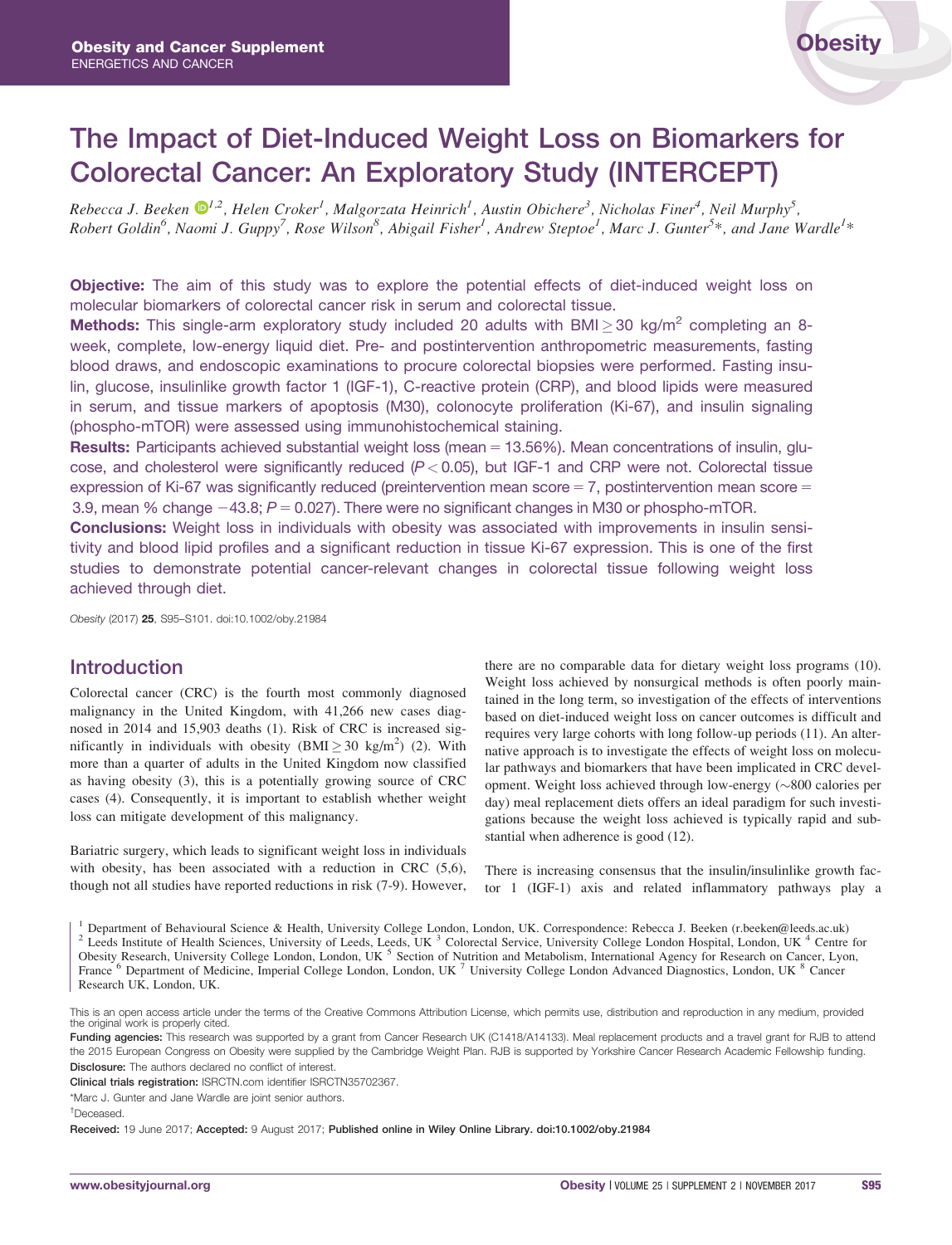significant role in the obesity-CRC link (13-17). Animal models of CRC have shown significant modifications in these pathways following calorie restriction (18). In humans, intentional weight loss and bariatric surgery yield favorable changes in circulating concentrations of insulin and inflammatory factors, such as C-reactive protein (CRP), though changes in IGF-1 are less consistent (19,20). However, few studies have directly assessed the effect of weight reduction on colorectal tissue.

A study in which 10 women with obesity achieved 10% weight loss following a meal replacement diet found reductions in circulating and rectal tissue concentrations of two markers of inflammation: tumour necrosis factor alpha (TNF- $\alpha$ ) and interleukin 8 (IL-8) (21). Several randomized controlled trials of physical activity have also demonstrated significant effects of exercise on both serum markers and colon expression of proliferative markers and apoptotic factors (22-24). Furthermore, a recent study found changes in Ki-67 (an established marker of cell proliferation that has been identified as potentially useful biomarker of cancer risk (25,26)) in colon tissue following a change in diet, but the study did not measure weight changes (25). These findings suggest that interventions that modify energy balance can yield significant molecular changes at the colorectal tissue level and add support to a potential antitumorigenic effect of weight loss in the colorectum. The current analysis is a small, single-arm study that aims to build on this research by exploring the potential effects of diet-induced weight loss on serum markers for CRC and changes in colorectal tissue expression of markers of cell proliferation, apoptosis, and insulin signaling. The findings from this study will inform the design of future larger randomized controlled trials on weight loss and changes in CRC biomarkers.

# **Methods**

This was a single-arm exploratory study to explore the potential effects of diet-induced weight loss on molecular biomarkers of CRC risk in serum and colorectal tissue.

# **Participants**

Twenty individuals with obesity (BMI $\geq$  0 kg/m<sup>2</sup>) were recruited via advertisements placed around University College London. Participants were recruited between July 2013 and July 2014. Participants were required to be fluent in English, nonsmokers, and aged between 18 and 60 years. Exclusion criteria included a history of major depression, history of cardiovascular disease, pregnancy, taking medication prescribed by a general practitioner over the past month (oral contraceptives were allowed), diabetes, or other diseases (liver, kidney, heart, lung, blood, or skin). Potential participants were also excluded if they had previously had intestinal surgery, a history of malabsorption, or regularly used drugs with antiinflammatory or hypoglycaemic properties, as these would interfere with the assessment of insulin-related parameters. Finally, individuals with a previous diagnosis of cancer were excluded, as this could affect measured biomarkers.

# Weight loss intervention

After an initial consultation and assessment with an obesityspecialist physician, participants followed an 8-week liquid weightloss diet program (810 calories per day) based on formula diet products (Cambridge Weight Plan, Northants, UK). Previous studies have shown this to be a safe and effective dietary method for weight loss (27-29). The program was delivered by trained researchers under the supervision of a registered dietician and obesity-specialist clinician. Support and advice on behavior change techniques were offered on a weekly basis in the form of face-toface contact. Each session lasted between 30 minutes and an hour. Participants were requested to maintain their preintervention physical activity levels for the duration of the 8-week intervention. At the end of the 8 weeks, 4 weeks of additional support were provided to help participants with meal reintroduction and weight loss maintenance.

# Study procedures

At baseline and at the 8-week follow-up point (i.e., on completion of the weight-loss diet), a research nurse measured height, weight, and waist circumference for each participant. Two 20-ml fasting blood samples were taken for assessment of serum concentrations of insulin, glucose, CRP, IGF-1, total cholesterol, high-density lipoprotein (HDL), and triglycerides.

Participants also underwent a flexible sigmoidoscopy at baseline and follow-up to obtain colon and rectal biopsies. These procedures were performed by an experienced Consultant Colorectal Surgeon at the Colorectal Centre, University College London Hospital. For each participant, and at each time point, biopsies (10-15)  $\sim$ 1-mm thick were obtained from different sections of the bowel that were accessible during flexible sigmoidoscopy (sigmoid colon, rectum) and were stored as formalin-fixed paraffin-embedded slides and as fresh samples stored in RNALater.

# **Ethics**

The study was approved by London–Harrow Research Ethics Committee (reference: 13/LO/0080) and was conducted in accordance with the Helsinki Declaration of 1975 as revised in 1983. Written informed consent was obtained from all participants before joining the study. The study was registered on the ISRCTN registry as ISRCTN35702367.

# Laboratory methods

All serologic measurements were performed at Imperial College NHS Trust Clinical Laboratories. Serum insulin, CRP, and IGF-1 were analyzed using enzyme-linked immunosorbent assays. Markers of apoptosis (M30), colonocyte proliferation (Ki-67), and insulin signaling pathway activation (phospho-mTOR) were assessed using immunohistochemical staining in the laboratory of Professor Robert Goldin, Imperial College, and Dr Naomi Guppy, University College London. All staining was performed using the Leica Bond III automated immunostaining platform on the Leica Bond Polymer Refine (Leica, DS9800) DAB polymer detection system. Ki-67 (mouse monoclonal MIB-1, Dako, cat. no. M7240) was applied at a dilution of 1/120 for 15 minutes at room temperature, following on-board heat-induced epitope retrieval (HIER) using Leica Epitope Retrieval 2 (ER2, pH9 retrieval solution; Leica, AR9640) for 20 minutes. M30 (mouse monoclonal M30 cytoDEATH, Roche, cat. no. 12 140 322 001) was applied at a dilution of 1/50 for 30 minutes at room temperature, following on-board HIER using Leica Epitope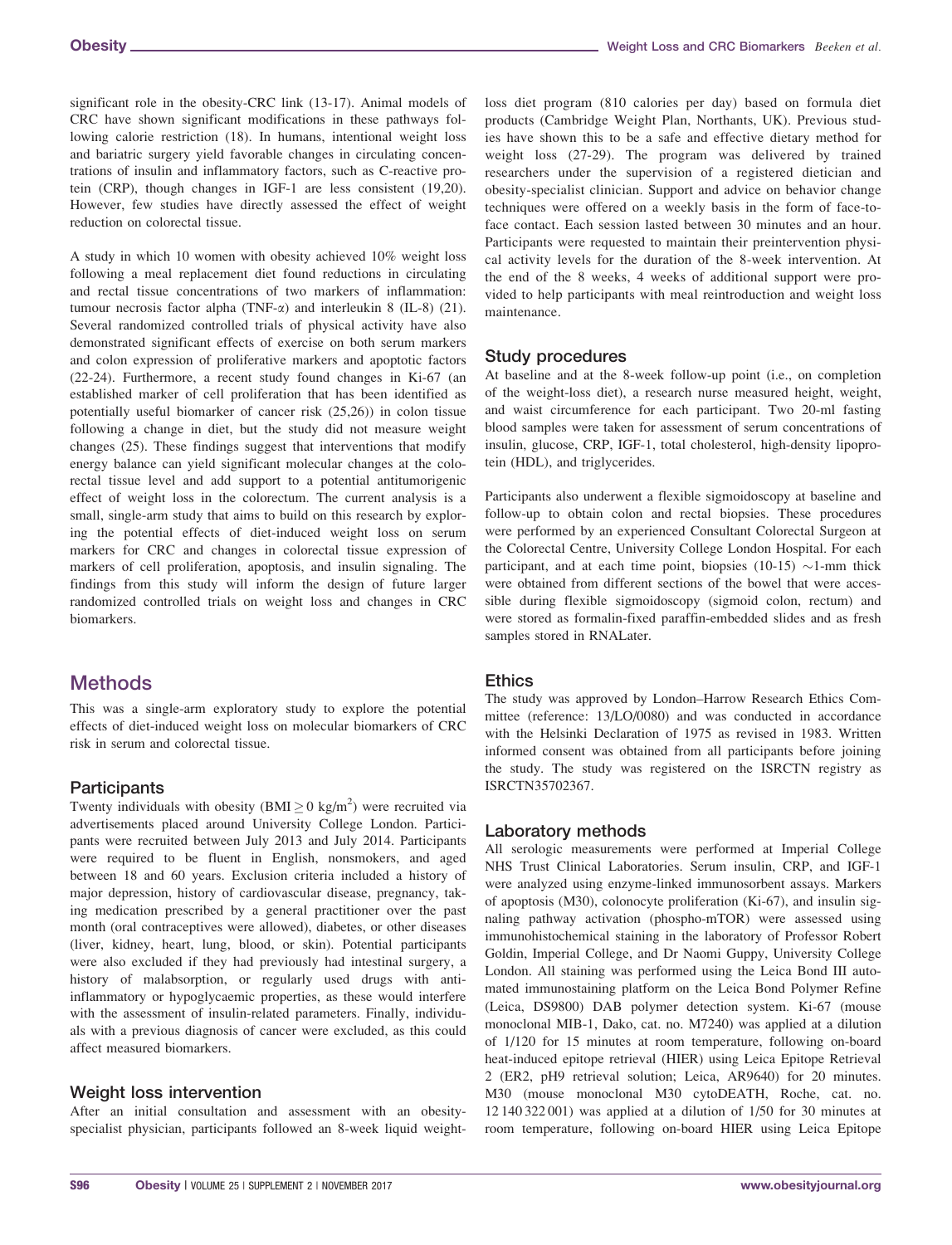#### Obesity and Cancer Supplement **Cancer Supplement** Obesity and Cancer Supplement **Obesity**

ENERGETICS AND CANCER

| <b>TABLE 1 Baseline characteristics</b> |    |             |  |
|-----------------------------------------|----|-------------|--|
|                                         | n  | $\%$        |  |
| Age, y, mean (range)                    | 35 | $(21 - 57)$ |  |
| Gender                                  |    |             |  |
| Male                                    | 6  | $(30\%)$    |  |
| Female                                  | 14 | (70%)       |  |
| Ethnic origin                           |    |             |  |
| <b>White-British</b>                    | 10 | $(50\%)$    |  |
| White-Other                             | 8  | $(40\%)$    |  |
| Asian/Mixed                             | 1  | (5%)        |  |
| <b>Other</b>                            | 1  | (5%)        |  |
| Highest level of education              |    |             |  |
| <b>Vocational qualification/A-level</b> | 6  | $(30\%)$    |  |
| Degree or higher                        | 13 | (65%)       |  |
| Other                                   | 1  | (5%)        |  |

Retrieval 1 (ER1, pH6 retrieval solution; Leica, AR9961) for 30 minutes. Phospho-mTOR (rabbit monoclonal 49F9, Cell Signaling Technologies cat. no. 2976) was applied at a dilution of 1/50 for 20 minutes at room temperature, following on-board HIER using Leica ER2 for 30 minutes.

#### Statistical analysis

This was an exploratory study, and so no formal sample size calculation was performed. Based on the previous study, which found significant changes at the tissue level in 10 participants (21), we aimed for a sample size of 10 to 20 to enable us to demonstrate feasibility and potential effects of the weight loss intervention. The intervention effects were evaluated by exploring the differences in the geometric mean changes from baseline to 8 weeks by paired  $t$  tests and by generalized estimating equation modification to linear regression models to account for the longitudinal nature of the data. Serologic and tissue expression data, if not normally distributed, was log transformed to achieve normality prior to performing parametric analyses.

# **Results**

Participants were mostly female (70%), aged 21 to 57 years, and of white ethnicity (90%; Table 1). Participants had a mean baseline BMI of 34.0 (32.2-36.0) and waist circumference of 102.5 (98.5- 106.7) (Table 2).

Participants achieved clinically important and beneficial anthropometric outcomes (Table 2); weight loss was substantial, with a baseline mean of 98.8 kg reduced to a follow-up mean of 85.4 kg (% mean change,  $-13.6$ ;  $P = 0.002$ ). Mean BMI was also reduced from 34.0 kg/m<sup>2</sup> to 29.4 kg/m<sup>2</sup> (% mean change,  $-13.6$ ;  $P = 0.0008$ ). Mean waist circumference was reduced by 11.9% ( $P = 0.0003$ ).

We were unable to obtain blood samples pre- and post-weight loss from three of the participants. For those participants for whom pre and post blood samples were available (17/20; 85%), diet-induced weight loss resulted in statistically significant mean reductions in serum insulin (% mean change  $-44.5$ ;  $P = 0.003$ ), glucose (% mean change  $-6.3$ ;  $P = 0.01$ ), HOMA-IR (% mean change  $-44.9$ ;  $P = 0.002$ ), total cholesterol (% mean change  $-24.0$ ;  $P = 0.0001$ ), and HDL (% mean change  $-19.0$ ;  $P = 0.006$ ). Mean concentrations of IGF-1, CRP, and triglycerides were also reduced during the intervention, but these changes did not meet statistical significance (Table 2).

In linear mixed-model analyses, in addition to inducing significant reductions in weight and other anthropometric parameters, the weight loss intervention induced statistically significant reductions in fasting insulin ( $\beta = -6.95$ ;  $P = 0.002$ ), glucose ( $\beta = -0.33$ ;  $P = 0.01$ ), HOMA-IR ( $\beta = -1.81$ ;  $P = 0.002$ ), total cholesterol  $(\beta = -1.17; P < 0.001)$ , HDL  $(\beta = -0.27; P < 0.001)$ , and triglycerides ( $\beta = -0.15$ ;  $P < 0.001$ ) (Table 3).

Tissue analyses indicated an increase in apoptosis, as assessed by M30, during the intervention (preintervention mean H-score  $= 8.4$ , postintervention mean H-score = 52.2, mean  $%$  change, 521.0); but the change did not attain statistical significance ( $P = 0.09$ ). On the other hand, concentrations of Ki-67, a proliferation marker, were significantly reduced over the intervention period (preintervention mean = 7.0; postintervention mean, 3.9; mean % change,  $-43.8\%$ ;  $P = 0.027$ ; Figure 1). We did not observe any changes in tissue concentrations of phospho-mTOR during the intervention.

# **Discussion**

Previous studies have demonstrated changes in serum biomarkers for CRC risk following weight loss (19,20), but few have explored changes at the tissue level. In this exploratory study, weight loss was associated with significant improvements in insulin sensitivity and blood lipid profiles as well as a significant reduction in Ki-67 expression in colorectal tissue. The results of this analysis provide preliminary evidence for weight-related molecular changes in the colorectum following intentional weight loss achieved through a low-energy meal replacement diet.

Combined with the previous study, in which a 10% diet-induced weight loss led to reductions in circulating and rectal tissue concentrations of inflammatory markers in 10 women (21), these findings lend support for a potential antitumorigenic effect of weight loss among individuals with obesity. Ki-67 is an established marker of cell proliferation and has been identified as a potentially useful biomarker of cancer risk (25,26). The evidence for the use of proliferation biomarkers in humans is based on the known increase in proportion of epithelial cells engaged in DNA synthesis in premalignant conditions of the colorectum, as well as the observed expansion of the proliferative zone, causing a shift of the proliferating cells from the base to the surface of the colonic crypt. It is currently unknown at what point reductions in Ki-67 can be considered clinically meaningful. However, the reduction in Ki-67 expression in colorectal tissue observed in our study, alongside reductions in circulating insulin, adds support for the hypothesis that changes in the insulin signaling pathway may be an important mechanism through which diet-induced weight loss influences cell proliferation in the colorectum, and ultimately CRC risk. Studies with larger samples are needed to confirm these findings and to explore whether changes in circulating insulin mediate the association between weight loss and reduced Ki-67.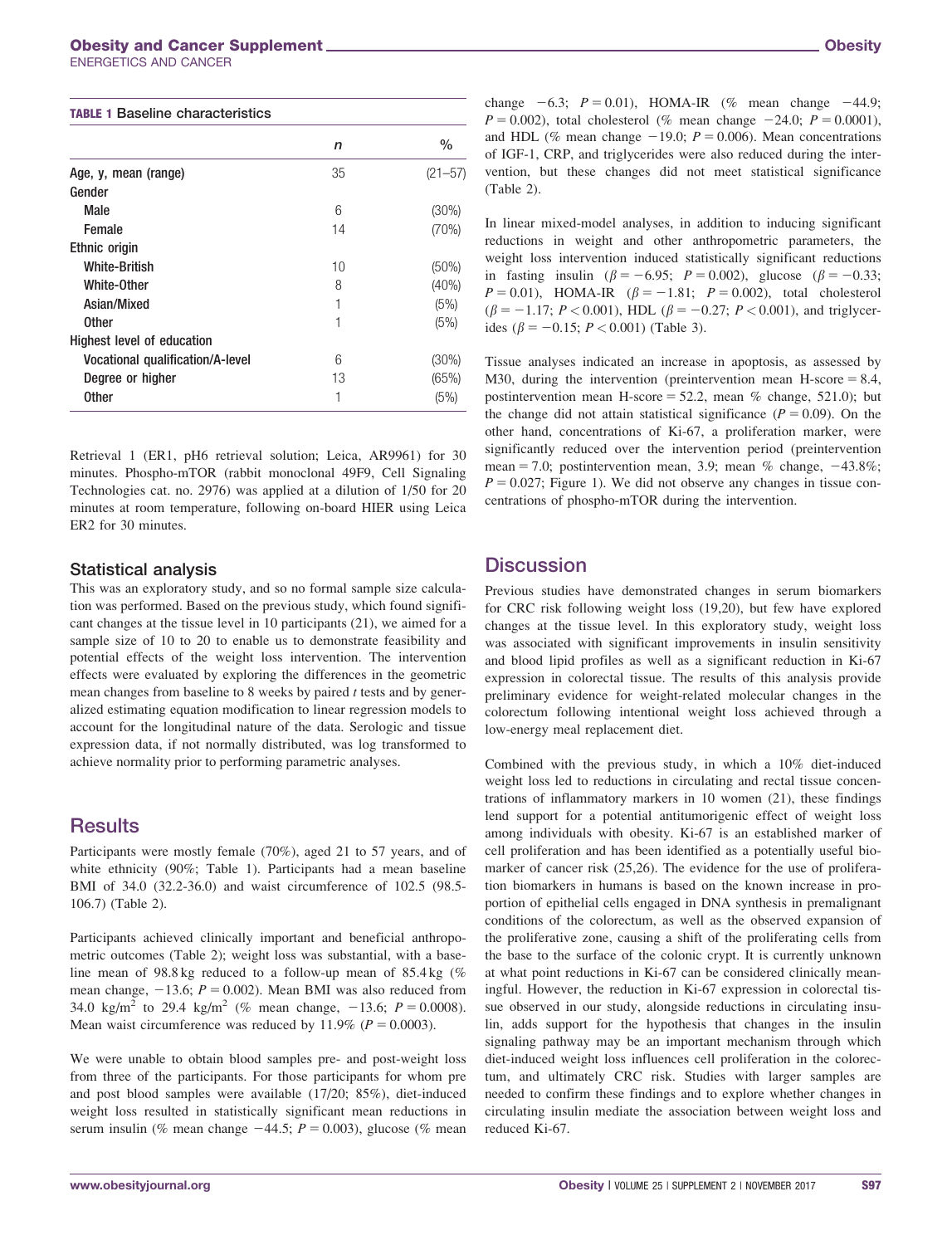|                            | Baseline,<br>mean (95% CI)     | Follow-up,<br>mean (95% CI) | Mean % change,<br>mean (95% CI) | $P$ value |
|----------------------------|--------------------------------|-----------------------------|---------------------------------|-----------|
| Weight (kg)                | 98.78 (92.59 to 105.39)        | 85.39 (79.82 to 91.34)      | $-13.56$                        | 0.002     |
|                            |                                |                             | $(-13.73$ to 13.39)             |           |
| Waist circumference (cm)   | 102.54 (98.54 to 106.71)       | 90.32 (85.62 to 95.27)      | $-11.93$                        | 0.0003    |
|                            |                                |                             | $(-12.09 \text{ to } -11.76)$   |           |
| BMI ( $\text{kg/m}^2$ )    | 34.01 (32.15 to 36.0)          | 29.40 (27.63 to 31.28)      | $-13.56$                        | 0.0008    |
|                            |                                |                             | $(-13.73$ to $-13.39)$          |           |
| Waist to hip ratio         | $0.86$ (0.82 to 0.90)          | 0.82 (0.78 to 0.85)         | $-5.10$                         | 0.08      |
|                            |                                |                             | $(-5.26 \text{ to } -4.93)$     |           |
| Insulin (mIU/L)            | 11.55 (8.44 to 15.82)          | 6.42 (5.15 to 8.00)         | $-44.47$                        | 0.003     |
|                            |                                |                             | $(-44.66 \text{ to } -44.29)$   |           |
| Glucose (mmol/L)           | 5.24 (4.96 to 5.54)            | 4.91 (4.63 to 5.21)         | $-6.31$                         | 0.01      |
|                            |                                |                             | $(-6.48 \text{ to } -6.14)$     |           |
| <b>HOMA-IR</b>             | 1.51 $(1.11$ to 2.06)          | $0.83$ (0.67 to 1.04)       | $-44.85$                        | 0.002     |
|                            |                                |                             | $(-45.03 \text{ to } -44.66)$   |           |
| IGF-1 (nmol/L)             | 22.27 (19.93 to 24.88)         | 20.69 (17.86 to 23.98)      | $-7.08$                         | 0.40      |
|                            |                                |                             | $(-7.26 \text{ to } -6.91)$     |           |
| CRP (mg/L)                 | 2.43 (1.54 to 3.85)            | 1.94 (1.25 to 2.99)         | $-20.52$                        | 0.44      |
|                            |                                |                             | $(-20.72$ to $-20.32)$          |           |
| Total cholesterol (mmol/L) | 4.88 (4.47 to 5.32)            | 3.70 (3.35 to 4.10)         | $-24.01$                        | 0.0001    |
|                            |                                |                             | $(-24.18 \text{ to } -23.84)$   |           |
| HDL (mmol/L)               | 1.41 $(1.27 \text{ to } 1.56)$ | 1.14 (1.02 to 1.27)         | $-19.0$                         | 0.006     |
|                            |                                |                             | $(-19.18 \text{ to } -18.84)$   |           |
| Triglycerides (mmol/L)     | 0.93 (0.78 to 1.10)            | 0.81 (0.72 to 0.90)         | $-13.0$                         | 0.17      |
|                            |                                |                             | $(-13.15 \text{ to } -12.81)$   |           |
| Ki-67                      | $7.0$ (6.0 to 8.0)             | $3.9$ (2.3 to 7.0)          | $-43.8$                         | 0.027     |
|                            |                                |                             | $(-44.16 \text{ to } -43.51)$   |           |
| M30                        | 8.4 (2.9 to 24.2)              | 52.2 (5.9 to 459.5)         | 521.0                           | 0.09      |
|                            |                                |                             | $(-520.14 \text{ to } -522.18)$ |           |
| phospho-mTOR               | 208.0 (148.6 to 291.0)         | 219.1 (172.5 to 278.5)      | 5.38                            | 0.77      |
|                            |                                |                             | $(-5.09 \text{ to } -5.66)$     |           |

|  | TABLE 2 Baseline and follow-up mean levels of serologic ( $n = 17$ ) and tissue ( $n = 20$ ) markers |
|--|------------------------------------------------------------------------------------------------------|
|--|------------------------------------------------------------------------------------------------------|

TABLE 3 Linear mixed modeling analysis of the effect of the intervention on anthropometric parameters and serum biomarker levels

|                          | B-coefficient (95% CI)           | P       |
|--------------------------|----------------------------------|---------|
| Weight                   | $-13.34$ ( $-14.72$ to $-12.0$ ) | < 0.001 |
| BMI                      | $-4.57$ ( $-4.96$ to $-4.17$ )   | < 0.001 |
| Waist circumference      | $-12.0$ ( $-13.7$ to $-10.31$ )  | < 0.001 |
| Hip circumference        | $-8.53$ ( $-10.41$ to $-6.65$ )  | < 0.001 |
| Waist to hip ratio       | $-0.04$ ( $-0.06$ to $-0.02$ )   | < 0.001 |
| Glucose                  | $-0.33$ ( $-0.56$ to $-0.10$ )   | 0.01    |
| <b>Insulin</b>           | $-6.95$ ( $-9.2$ to $-3.04$ )    | 0.002   |
| <b>HOMA-IR</b>           | $-1.81$ ( $-3.21$ to $-0.75$ )   | 0.002   |
| IGF-1                    | $-1.22$ ( $-4.0$ to $-1.66$ )    | 0.38    |
| <b>CRP</b>               | $-0.92$ (-2.01 to -0.17)         | 0.09    |
| <b>Total cholesterol</b> | $-1.17$ (-1.41 to -0.94)         | < 0.001 |
| <b>HDL</b>               | $-0.27$ ( $-0.39$ to $-0.02$ )   | < 0.001 |
| <b>Triglycerides</b>     | $-0.15$ ( $-0.29$ to $-0.65$ )   | < 0.001 |

In our study, we did not observe a significant change in circulating concentrations of IGF-1 following weight loss. Despite experimental and observational evidence supporting a role for IGF-1 signaling in CRC development (13-15), our study did not provide evidence that weight loss in individuals with obesity reduces circulating concentrations of IGF-1. This is in line with cohort studies and other intervention studies that have demonstrated weak and inconsistent associations between intentional weight loss and changes in IGF-1, leading some to conclude that changes in IGF-1 may not be a major pathway through which weight changes modify cancer risk (19). We did observe an increase in the apoptotic marker, M30, following the intervention, although the change did not attain statistical significance, which may be a consequence of the limited sample size. Because a hallmark of cancer development is suppressed apoptosis, a nominal increase in apoptosis observed during the intervention supports a potential antitumorigenic effect of weight loss.

While our study suggests weight loss could mitigate the risk of CRC for individuals with obesity, some studies of bariatric surgery have demonstrated an increased risk of CRC following weight loss achieved through surgical means (7-9). Some have suggested that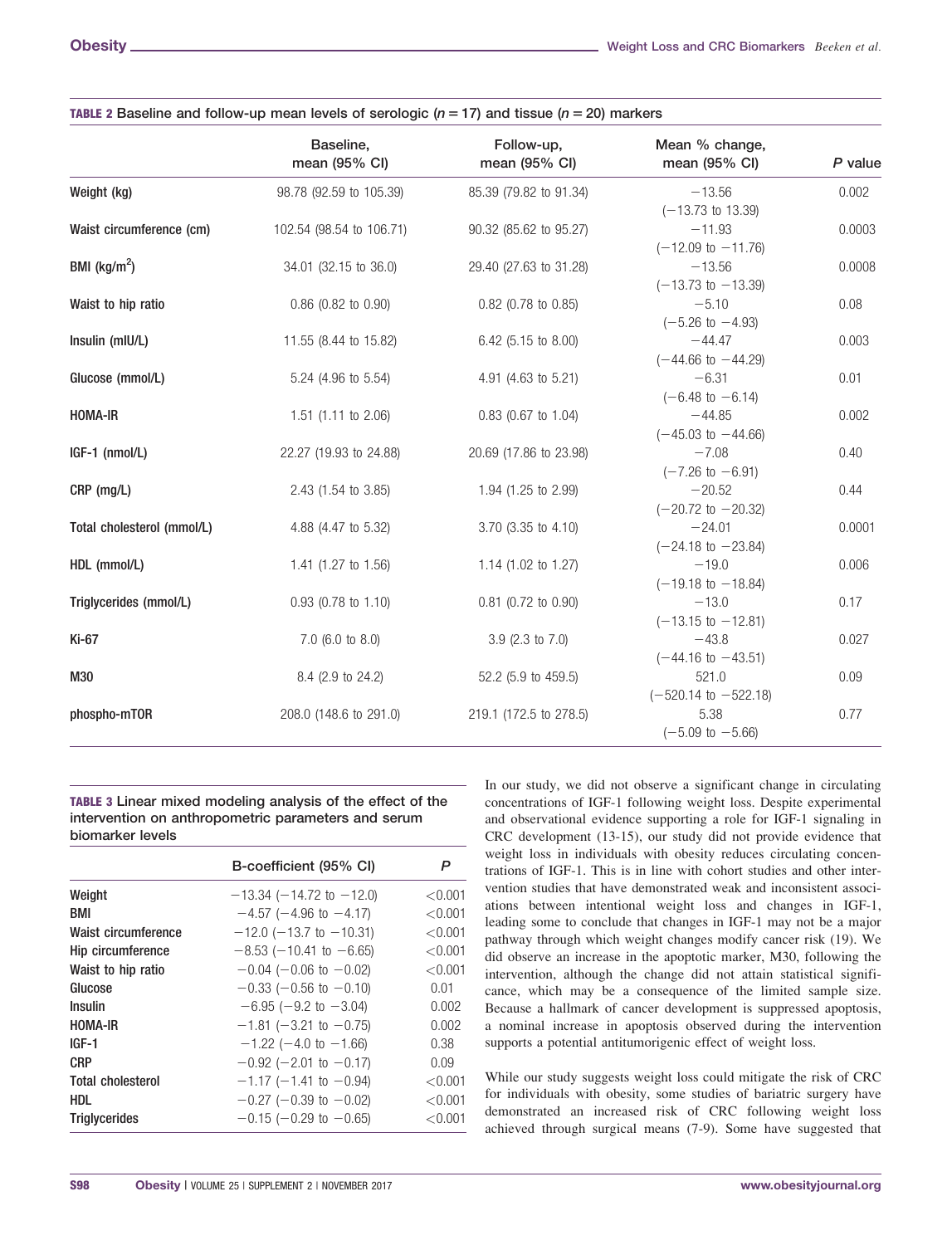

Baseline sample from participant **INT-16** 

Follow-up sample from participant  $INT-16$ 

Baseline sample from participant INT-27

Follow-up sample from participant INT-27

Figure 1 (A) Ki-67 immunohistochemical staining in colorectal tissue. (B) M30 staining.

 $(B)$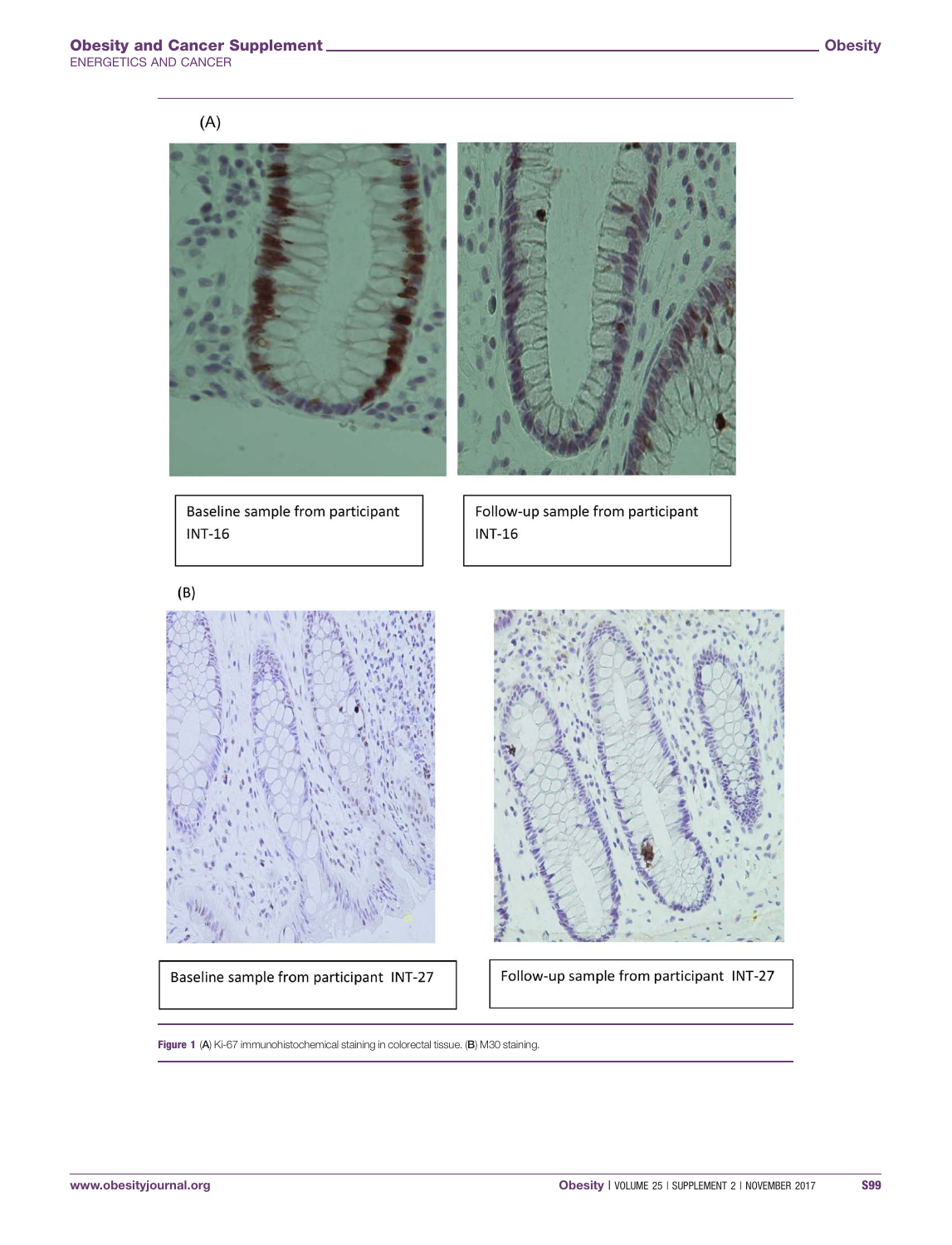the increased risk of CRC following surgery may be a consequence of changes to the microbiome (8), and there is increasing interest in the role of gut microflora in obesity and cancer (30). A recent study found changes in components of the microbiome hypothesized to affect cancer risk following a change in dietary fat and fiber alongside changes in Ki-67 in colon tissue (21). It is possible that microbiome changes may be driving the observed reductions in cell proliferation rather than changes in the insulin signaling pathway. However, the microbiome is also known to be associated with host insulin sensitivity (26), and it is therefore challenging to tease apart these related components. Future studies of the impact of weight loss on CRC risk markers may consider evaluating changes in the gut microbiome alongside other biomarkers of CRC risk.

The current study was exploratory, and therefore the sample size was small. Although we observed effects of weight loss on serologic markers of CRC risk and Ki-67, the confidence intervals were wide. It will, therefore, be important to replicate our findings in studies with larger samples. Our small sample also meant that we were unable to explore gender differences in the observed serum and tissue changes. Links between CRC and obesity are stronger for men than for women (31); however, as with most weight loss studies (32), the majority of our sample were female. Similarly, we were not able to explore differences by baseline metabolic profile. Our study did include individuals with a "healthier obese" phenotype, i.e., individuals with  $BMI \geq 30$  $kg/m<sup>2</sup>$  but who did not exhibit metabolic abnormalities such as hyperinsulinemia and who may not have the same risk of CRC as those individuals with a less healthy metabolic profile (29,30). Future studies might explore associations between improvements in metabolic health and subsequent changes in tissue markers for CRC risk.

Our sample was relatively healthy and so may not be representative of the wider population with obesity that may also have other comorbidities. Furthermore, our sample was relatively young, and CRC is typically diagnosed in older age groups. However, there have been recent increases in CRC diagnoses at younger ages, which may be a consequence of lifestyle changes at the population level (31,32). Therefore, our observation of changes in tissue in this younger sample may be an important indicator that weight and weight changes can influence the risk of CRC from an early age.

An additional limitation of this study was the lack of a control group. Although a single-arm design is common in biomarker-intervention studies, a control group would help to substantiate the indication that the observed changes are a consequence of the observed weight loss. Meal replacement products not only induce weight loss, but also alter an individual's diet (e.g., the nutritional balance). Teasing out the role of dietary change versus weight change is a challenge, given these factors are somewhat inextricably linked. The previous study reporting changes in Ki-67 following dietary change (25) did not report whether there were also any changes in weight. Future studies might seek to explore the impact of a meal replacement diet that does not reduce energy intake, and should include measures of physical activity. Furthermore, our intervention was short (8 weeks) and our participants were either still in negative energy balance or had only just reached a weight plateau. It could be important to consider whether these findings would be maintained after a period of sustained weight loss and what happens to the profile of these changes if weight is regained.

Dietary programs that typically achieve smaller amounts of weight loss are the most widely used method of weight reduction (33,34),

and the latest obesity guidance (35,36) recommends that a loss of just 3% of body weight may have health benefits. It will therefore be important from a public health perspective to explore the changes seen at the tissue level with smaller amounts of weight loss. Future research should also seek to better understand the long-term impact of weight loss on markers for CRC risk and to quantify the amount and duration of weight loss required for sustained benefits to an individual's CRC risk, as well as the impact of any weight regain.

Although the current study was exploratory and in a small healthy sample, it is one of the few studies to investigate this level of weight loss achieved through nonsurgical means and its effects on both serologic and colorectal tissue markers. Our findings suggest that substantial intentional weight loss achieved through a lowenergy meal replacement diet is feasible in this "healthy" population with obesity, has an impact on markers for CRC in serum, and reduces cell proliferation in colon tissue. Replicating these findings in larger samples and incorporating microbiome and other metabolic data may help us to better understand the potential impact of weight loss on risk of CRC for individuals with obesity and the mechanisms underlying the obesity-CRC link.O

# Acknowledgments

We would like to thank Dr. Anthony Leeds for his thoughtful input into this study. We would also like to acknowledge the substantial intellectual contribution by Professor Jane Wardle who sadly passed away prior to publication and is very much missed by all of her colleagues.

© 2017 The Authors. Obesity published by Wiley Periodicals, Inc. on behalf of The Obesity Society (TOS)

#### **References**

- 1. Cancer Research UK. Bowel cancer risk factors. [http://www.cancerresearchuk.org/](http://www.cancerresearchuk.org/health-professional/cancer-statistics/statistics-by-cancer-type/bowel-cancer#heading-Three) [health-professional/cancer-statistics/statistics-by-cancer-type/bowel-cancer#heading-Three.](http://www.cancerresearchuk.org/health-professional/cancer-statistics/statistics-by-cancer-type/bowel-cancer#heading-Three) Accessed December 2015.
- 2. Ning Y, Wang L, Giovannucci EL. A quantitative analysis of body mass index and colorectal cancer: findings from 56 observational studies. Obes Rev 2010;11:19-30.
- 3. Health Survey for England 2011: health, social care, and lifestyles: summary of key findings 2011. Health and Social Care Information Centre. 2012.
- 4. Jarvis D, Mitchell JS, Law PJ, et al. Mendelian randomisation analysis strongly implicates adiposity with risk of developing colorectal cancer. Br J Cancer 2016; 115:266-272.
- 5. Adams TD, Hunt SC. Cancer and obesity: effect of bariatric surgery. World J Surg 2009;33:2028-2033.
- 6. Afshar S, Kelly SB, Seymour K, Lara J, Woodcock S, Mathers JC. The effects of bariatric surgery on colorectal cancer risk: systematic review and meta-analysis. Obes Surg 2014;24:1793-1799.
- 7. Ostlund MP, Lu Y, Lagergren J. Risk of obesity-related cancer after obesity surgery in a population-based cohort study. Ann Surg 2010;252:972-976.
- 8. Derogar M, Hull MA, Kant P, Ostlund M, Lu Y, Lagergren J. Increased risk of colorectal cancer after obesity surgery. Ann Surg 2013;258:983-988.
- 9. Sainsbury A, Goodlad RA, Perry SL, Pollard SG, Robins GG, Hull MA. Increased colorectal epithelial cell proliferation and crypt fission associated with obesity and roux-en-Y gastric bypass. Cancer Epidemiol Biomarkers Prev 2008;17:1401-1410.
- 10. Karahalios A, English DR, Simpson JA. Weight change and risk of colorectal cancer: a systematic review and meta-analysis. Am J Epidemiol 2015;181:832-845.
- 11. Ballard-Barbash R, Hunsberger S, Alciati MH, et al. Physical activity, weight control, and breast cancer risk and survival: clinical trial rationale and design considerations. J Natl Cancer Inst 2009;101:630-643.
- 12. Leslie WS, Taylor R, Harris L, Lean MEJ. Weight losses with low-energy formula diets in obese patients with and without type 2 diabetes: systematic review and meta-analysis. Int J Obes (Lond) 2017;41:96-101.
- 13. Kiunga GA, Raju J, Sabljic N, Bajaj G, Good CK, Bird RP. Elevated insulin receptor protein expression in experimentally induced colonic tumors. Cancer Lett 2004;211:145-153.